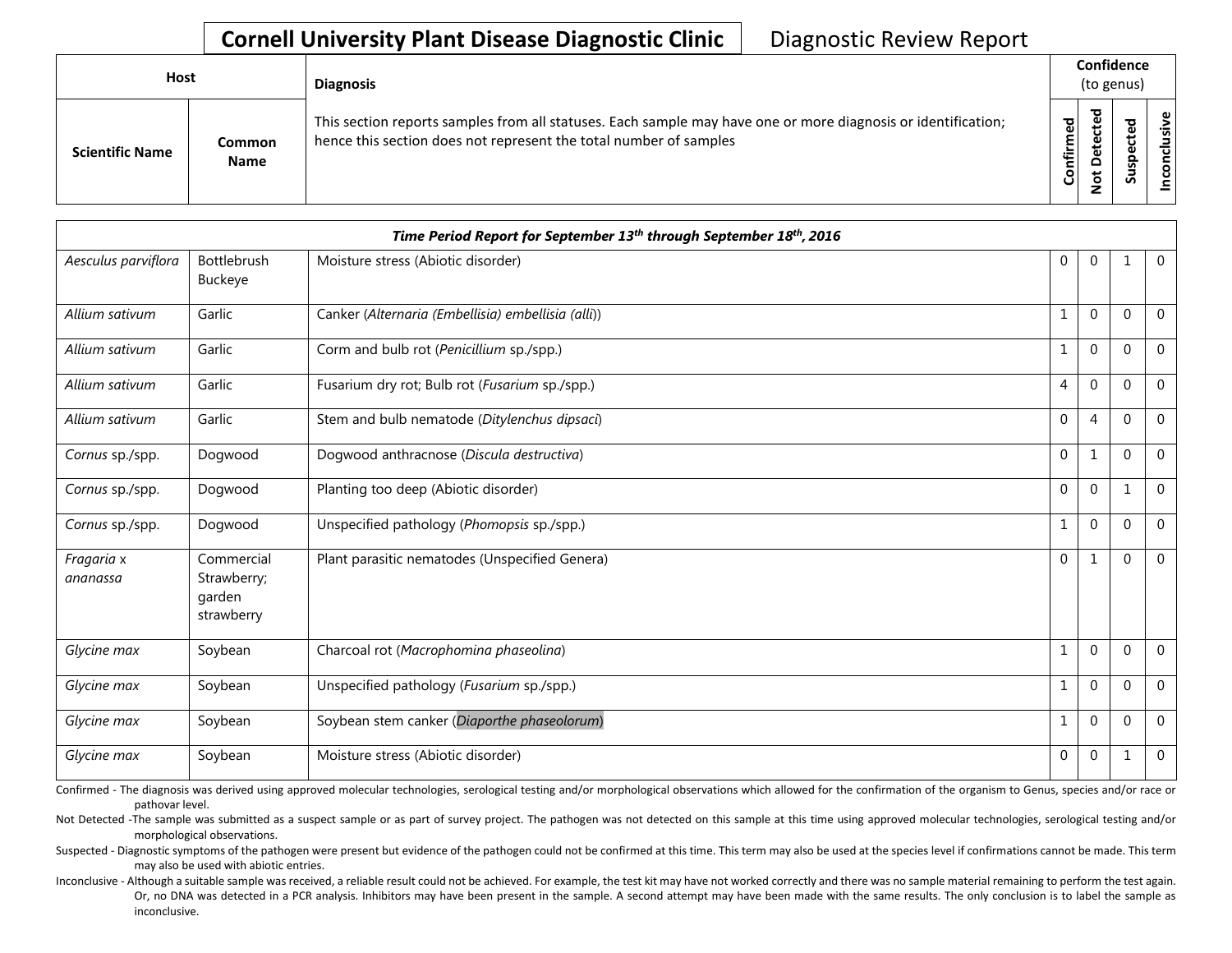## **Cornell University Plant Disease Diagnostic Clinic** | Diagnostic Review Report

| Host                   |                       | <b>Diagnosis</b>                                                                                                                                                                   |                             |                         | Confidence<br>(to genus) |                          |
|------------------------|-----------------------|------------------------------------------------------------------------------------------------------------------------------------------------------------------------------------|-----------------------------|-------------------------|--------------------------|--------------------------|
| <b>Scientific Name</b> | Common<br><b>Name</b> | This section reports samples from all statuses. Each sample may have one or more diagnosis or identification;<br>hence this section does not represent the total number of samples | $\overline{c}$<br>ηËι<br>ပိ | $\overline{\mathbf{c}}$ | ъ<br>ω<br><b>S</b>       | ഄ<br>2.<br>⊻<br><u>ဒ</u> |

| llex sp./spp.     | Holly                 | Anthracnose; Twig dieback (Colletotrichum sp./spp.)                 | 1            | $\mathbf{0}$ | 0            | $\mathbf 0$    |
|-------------------|-----------------------|---------------------------------------------------------------------|--------------|--------------|--------------|----------------|
| Medicago sativa   | Alfalfa               | Alfalfa rust (Uromyces striatus)                                    | $\mathbf{1}$ | $\mathbf{0}$ | $\Omega$     | $\mathbf 0$    |
| Medicago sativa   | Alfalfa               | Spider mites (Family Tetranychidae)                                 | $\mathbf{1}$ | $\Omega$     | $\Omega$     | $\overline{0}$ |
| <b>Moss</b>       | Mosses/<br>Bryophytes | Cultural/environmental problem (Abiotic disorder)                   | $\mathbf 0$  | $\mathbf{0}$ | 1            | $\mathbf 0$    |
| Persicaria        | Jumpseed/             | Insect damage (Unidentified Insect)                                 | $\Omega$     | $\Omega$     | $\mathbf{1}$ | $\mathbf 0$    |
| virginiana        | Virginia              |                                                                     |              |              |              |                |
|                   | Knotweed              |                                                                     |              |              |              |                |
| Persicaria        | Jumpseed/             | No pathogen found (Identification Analysis)                         | $\mathbf{1}$ | $\Omega$     | $\Omega$     | $\mathbf 0$    |
| virginiana        | Virginia              |                                                                     |              |              |              |                |
|                   | Knotweed              |                                                                     |              |              |              |                |
| Phlox stolonifera | Creeping Phlox        | Not pathogen; Saprophyte (Secondary Agents; Saprophytes; Unspecif.) | $\mathbf 0$  | $\mathbf{0}$ | 1            | $\mathbf 0$    |
| Phlox stolonifera | Creeping Phlox        | Unknown abiotic disorder (Abiotic disorder)                         | $\mathbf 0$  | $\mathbf{0}$ | $\mathbf 1$  | $\mathbf{0}$   |
| Quercus alba      | White Oak             | Wood rot fungus (Trametes pubescens)                                | $\mathbf{1}$ | $\Omega$     | $\Omega$     | $\Omega$       |
| Ribes sp./spp.    | Currant               | Currant borer (Synanthedon tipuliformis)                            | $\Omega$     | $\Omega$     | $\mathbf 1$  | $\Omega$       |
| Ribes sp./spp.    | Currant               | Ribes anthracnose (Drepanopeziza (Pseudopeziza) ribis)              | $\mathbf 0$  | $\mathbf{0}$ | $\mathbf 1$  | $\mathbf{0}$   |
| Ribes sp./spp.    | Currant               | Unspecified pathology (Colletotrichum sp./spp.)                     | $\mathbf{1}$ | $\mathbf{0}$ | $\Omega$     | $\mathbf{0}$   |

Confirmed - The diagnosis was derived using approved molecular technologies, serological testing and/or morphological observations which allowed for the confirmation of the organism to Genus, species and/or race or pathovar level.

Not Detected -The sample was submitted as a suspect sample or as part of survey project. The pathogen was not detected on this sample at this time using approved molecular technologies, serological testing and/or morphological observations.

Suspected - Diagnostic symptoms of the pathogen were present but evidence of the pathogen could not be confirmed at this time. This term may also be used at the species level if confirmations cannot be made. This term may also be used with abiotic entries.

Inconclusive - Although a suitable sample was received, a reliable result could not be achieved. For example, the test kit may have not worked correctly and there was no sample material remaining to perform the test again. Or, no DNA was detected in a PCR analysis. Inhibitors may have been present in the sample. A second attempt may have been made with the same results. The only conclusion is to label the sample as inconclusive.